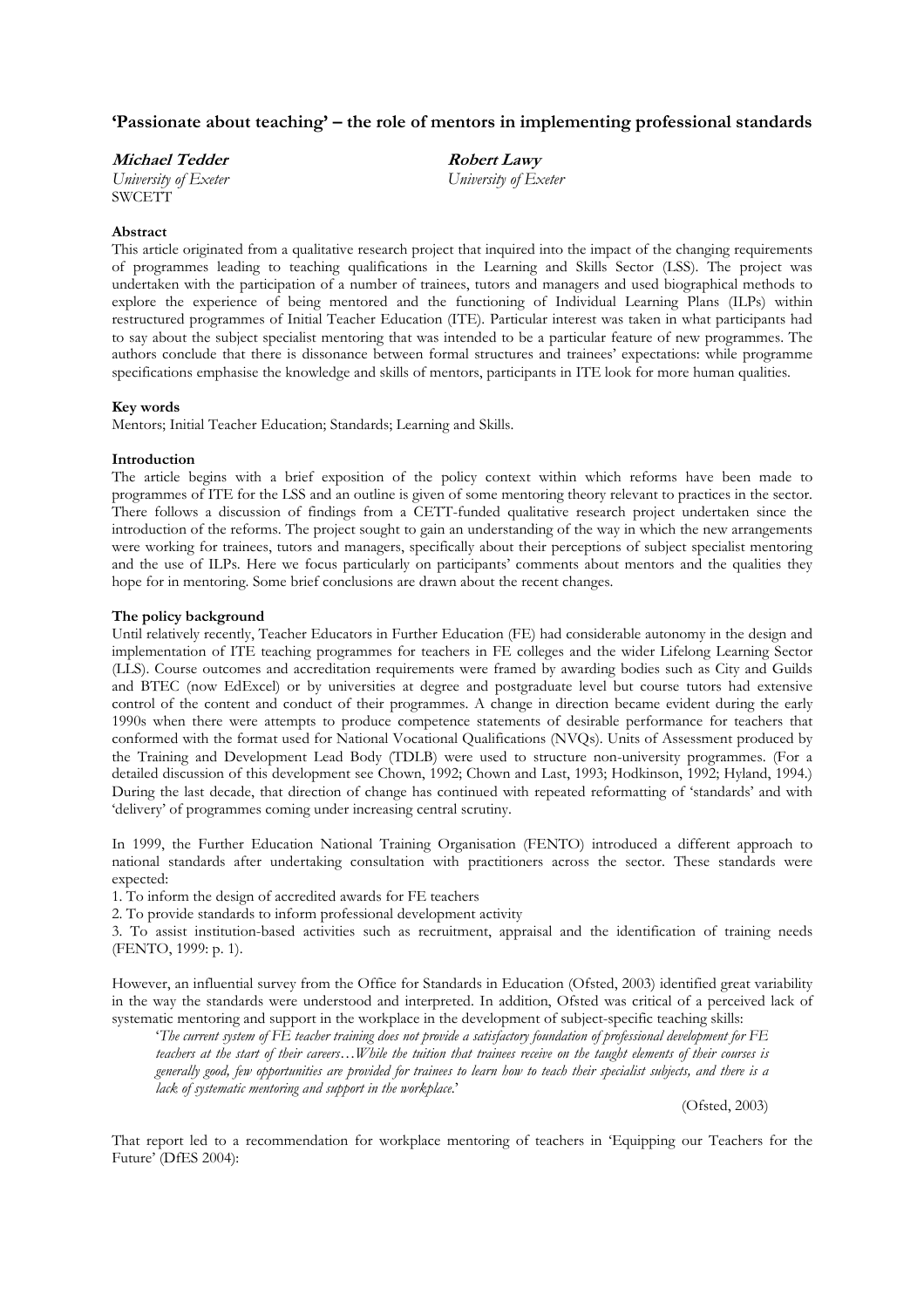'…an essential aim of the training is that teachers should have the skills of teaching in their own specialist or curriculum area … Subject specific skills must be acquired in the teachers' workplace and from vocational or academic experience. Mentoring, either by line managers, subject experts or experienced teachers in related curriculum areas, is essential.'

(DfES, 2004: para 3.6)

The White Paper, 'Further Education: Raising Skills, Improving Life Chances' (DfES, 2006) defined how a new licentiate qualification arrangement should operate for the sector. Full-time staff would need to have Qualified Teacher Learning and Skills (QTLS) while Associate Teacher Learning and Skills (ATLS) would be available for anyone with 'a teaching role that carries significantly less than the full range of teaching responsibilities ordinarily carried out in a full teaching role' (DIUS; 2007, page unnumbered).. The new regime, initiated in September 2007, requires trainees to address a minimum core of literacy, numeracy and IT; they are directed to a targeted subject training or pedagogy under the direction of mentors; programmes use devices such as ILPs to plan how targets are to be achieved. All programmes need to be geared to the officially sanctioned statements of national standards as defined by Lifelong Learning UK (LLUK, 2007a; 2007b), the sector skills council.

A new qualification structure has been introduced (Preparing to Teach in the Lifelong Learning Sector Award [PTLLS] followed by Certificate [CTLLS] and Diploma [DTLLS] awards) that are designed to meet the various professional needs of those in different teaching or training situations throughout the sector. The awards are certificated by City and Guilds and EdExcel (the National Awarding Body or 'NAB' awards) and replace older established awards. In order to comply with new requirements, higher education institutions that offer qualifications for teachers in the sector - awards such as the Certificate in Education (Cert Ed) or Postgraduate Certificate in Education (PGCE) - found it necessary to review their partnerships with colleges (Cullimore, 2006). They also needed to decide whether or not to continue with their awards and, if so, how to incorporate the LLUK standards within programmes and how NAB awards should articulate with them.

#### The research

Our project comprised a study funded by the local CETT of the impact and effectiveness of mentoring and ILPs within the new training programmes. The research methods comprised semi-structured interviews with a selection of trainees, teachers and managers together with desk research and a literature review. 28 interviews were undertaken in the early months of 2008; the research team collected rich qualitative data from ten trainees, from nine Teacher Educators who fulfil roles as tutors and/or mentors in programmes and also from nine managers, some working in FE colleges and some in other community organisations. All the interviews were transcribed and subjected to thematic analysis. The approach to data collection and analysis was framed by notions of biographical learning (Chamberlayne et al, 2000; Merrill and West, 2009; Roberts, 2002): we wanted interviewees to go beyond answering narrowly technical questions about their course to convey something of what mentoring had meant for them, not only in their professional formation but in their lives outside education. We wanted to try and understand how engaging in narrative processes within systems of mentoring may offer a meaningful experience for them.

We have discussed elsewhere some of the key themes that emerged from the research, including the achievement of agency among course tutors (Lawy and Tedder, 2009a) and the conflict between different theoretical models of mentoring (Tedder and Lawy, 2009).

#### Mentoring in FE

Some years before our research there was a significant development project that aspired to make a difference to the quality of learning and teaching in colleges. The initiative was sponsored by the Association of Colleges and FENTO (AoC and FENTO) with resources drawn from the Department for Education and Skills (DfES) Standards Fund. Published as 'Mentoring Towards Excellence' (AoC and FENTO, 2001), the project undertook a broad survey of mentoring practices: there was consultation with 700 learners, 70 teachers and seven college leaders in 29 colleges and the resulting publication focused on identifying and sharing good practices and procedures across the sector. Guidelines and activities were published designed to enable college staff to develop policies and processes that would be effective in improving mentoring. The FENTO standards were seen as central to this process. Among the many recommendations that emerged from the study, one that encapsulated the consensus view was the statement that:

'Mentoring should be developed and promoted as a supportive and developmental process'.

(AoC and FENTO, 2001: Introductory Booklet, p. 8)

'Mentoring Towards Excellence' presumed a consensus that mentoring could make a contribution to improving the quality of teaching and learning and that all teachers in Further Education – full- and part-time as well as agency and supply teachers – would benefit from a mentoring relationship with a fellow professional.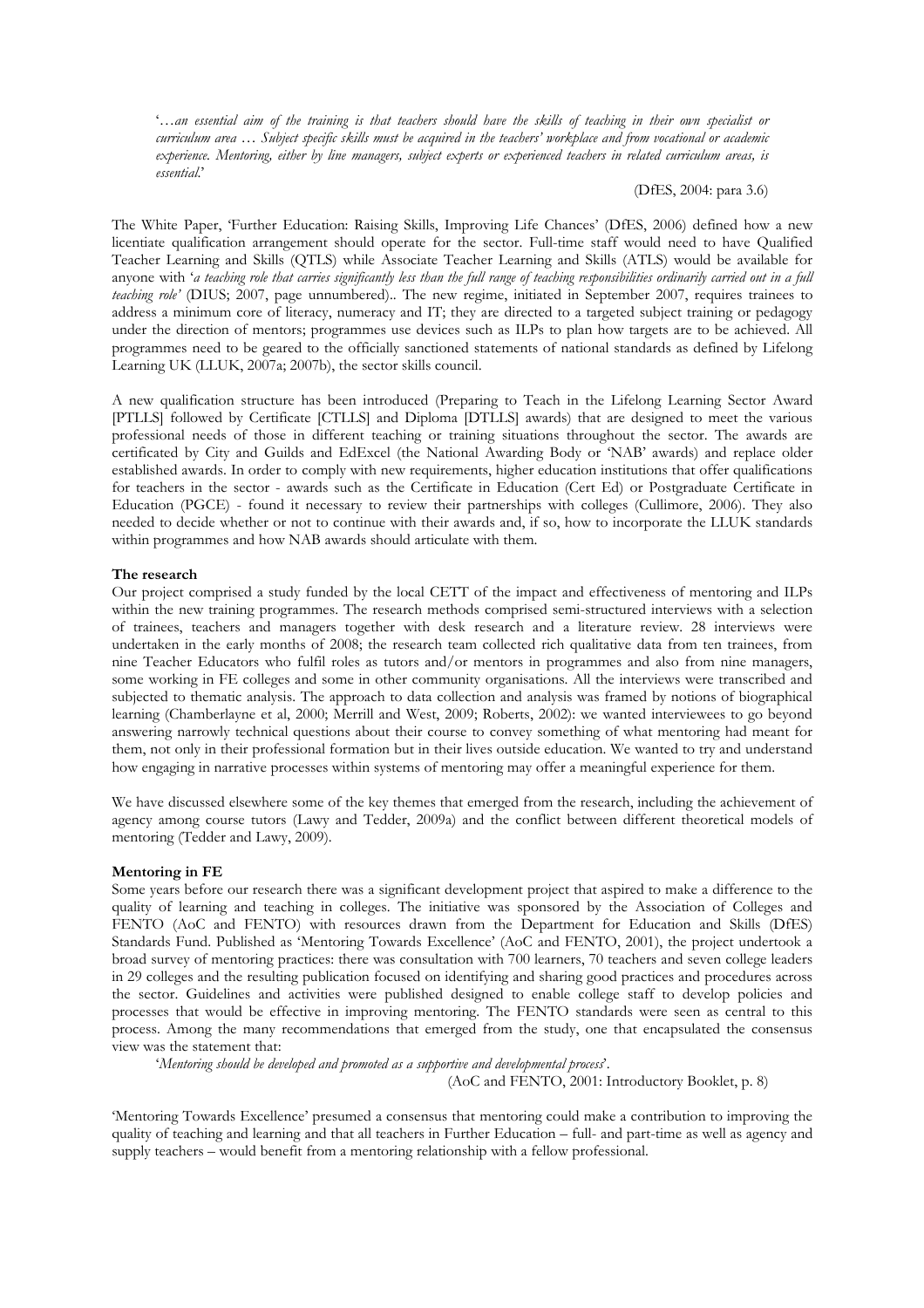The developmental emphasis is endorsed by organisations like the Chartered Institute of Personnel and Development (CIPD), which advocates a model of mentoring with three stages: of exploration, of new understanding, of action planning (Clutterbuck, 2004). Much of the educational literature on mentoring advocates a similar developmental approach. For example, Wallace and Gravells (2005) locate mentoring with other practices in teaching, such as counselling skills and the development of networking. They emphasise the importance of a caring relationship and for mentors to act as a role model. They advocate models of mentoring that are theoretically informed and suggest that a mentee should develop 'personal reflective space' in which a mentor can use a variety of skilled interventions to enable such reflection to take place.

Rhodes et al (2004) relate mentoring on the one hand to coaching but also to peer networks as inherent features of professional practice:

'In essence, both coaching and mentoring are complex activities closely associated with the support of individual learning. Mentoring implies an extended relationship involving additional behaviour such as counselling and professional friendship...Peer-networking implies the facility to work together productively with other colleagues so as to learn from them or with them. Successful networking relationships are at the heart of coaching and mentoring.'

(Rhodes et al, 2004: p. 12)

More recent publications (for example, Keeley-Browne, 2007) have tended to write of mentoring in a more directive way. The model has become one in which a mentor becomes allocated to a trainee to advise on 'the pedagogy of the classroom' and on subject issues. A set of functional responsibilities is identified for the mentor that includes contributing to the final assessment of trainee achievement in the programme. This stance responds to the model implicit in recent Ofsted reports (Ofsted, 2007; 2008; see also Cullimore and Simmons, 2010).

Within our research we were interested to explore in general how the LLUK standards were affecting the provision of Initial Teacher Education and, more specifically, what models of mentoring framed the thinking of those organising the mentors and what trainees thought of the provision made for them (Lawy and Tedder, 2009b; Tedder and Lawy, 2009).

## Findings

What quickly emerged from our interviews was that there was no simple understanding of what 'mentoring' meant to our participants, even if they had undertaken some form of mentor training and development or taken part previously in mentoring activities. One complication was that narratives about mentoring might relate to one or more of three types of transition:

- supporting induction into an organisation: it could be into a particular part of a college such as a subject team or a department or school and would involve encouraging familiarity with the resources that are available and with the range of staff who are colleagues
- supporting a novice teacher in the Learning and Skills sector in developing the knowledge, skills and values appropriate for the profession
- supporting someone in meeting the specific demands of a particular subject area; subject-specific mentoring.

Arguably there was a fourth, underpinning, type of transition in that some spoke of personal development when a mentor supports a new teacher in coping with the problems and anxieties that arise from change and facilitates growth in qualities such as self-confidence.

The interviews showed how past experiences were important in structuring ideas about what mentoring could or should offer although accounts of such experiences rarely used terms like mentor or mentoring. We found that most of our participants were able to tell stories of people in their lives who had been inspirational in encouraging interest in a special subject or in the teaching profession and that such stories helped frame their thinking about mentors and mentoring.

Two of our managers had been closely involved in 'Mentoring Towards Excellence' (AoC and FENTO, 2001) and had contributed actively to the policies and practices about mentoring pursued by their respective colleges. Angela had more than 25 years' experience in Further Education and emphasised the importance of relationships and facilitation in mentoring. She articulated the difference between mentoring and coaching; in keeping with theoretical models from the literature she argued that a coach might be expected to be definitive or authoritative in her area of expertise while a mentor would explore options, possibilities and judgement, recognising the contested nature of much professional practice.

Andrew's commitment to mentoring followed many years' experience of teaching in a specific subject area and in teacher education. When interviewed he had a role in college quality management and considered the arrival of a 'proper mentoring system' as 'both overdue and very necessary'. While sympathetic to the ideas of addressing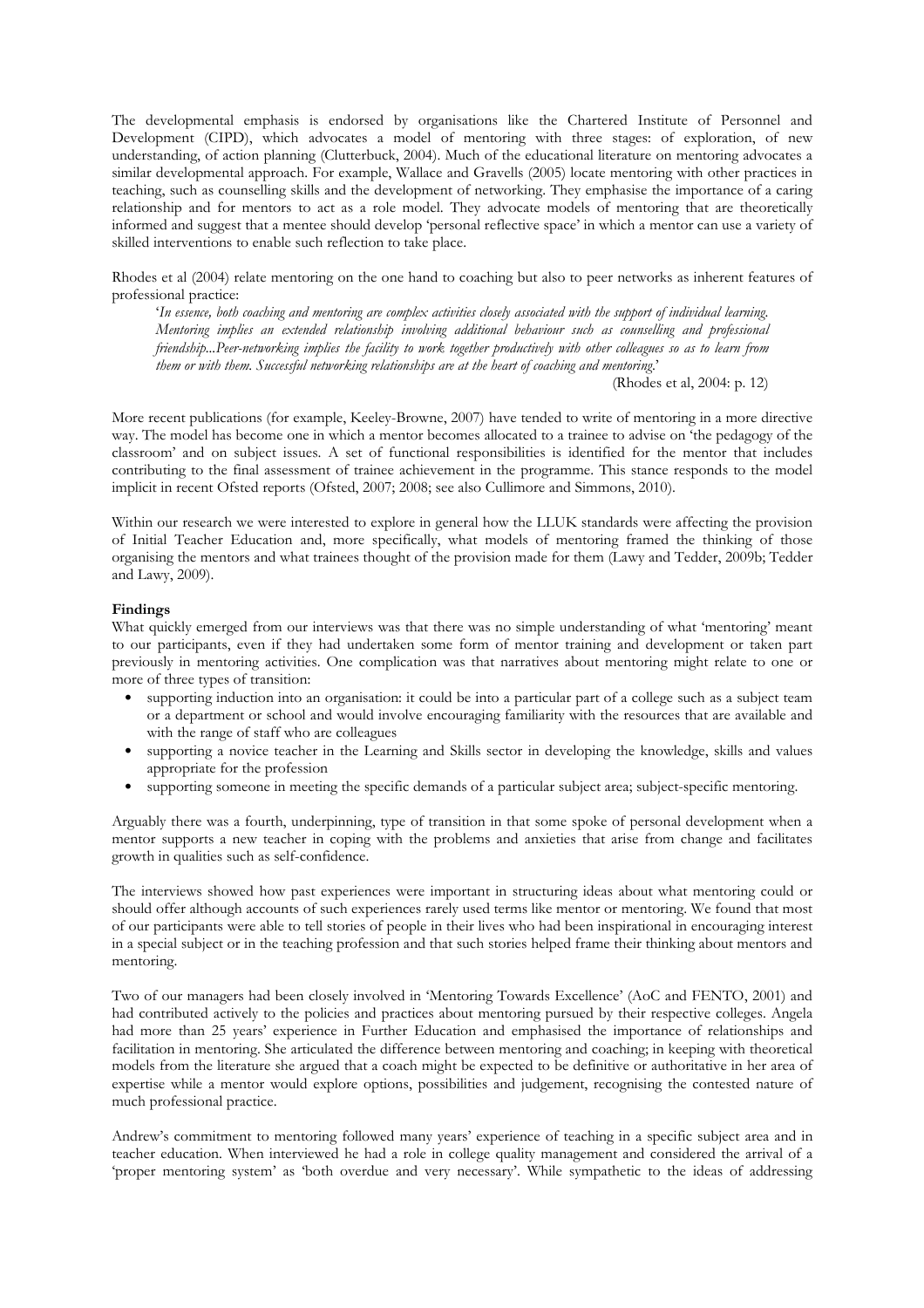subject-specific issues through mentoring, he had broad expectations of what a mentor should do that seemed to include a role of advocacy for a trainee within the institution where he or she worked. Such an understanding relates to the notion of trainee teachers as being 'peripheral participants' in a college community of practice (Lave and Wenger, 1991). Outlining the guidance he gave when training mentors, Andrew said:

'They had a number of things they had to do including informal classroom observation, being available to the mentee, make sure that they were comfortable in their subjects with the professionalism, make sure they got the development opportunities as they needed…'

Andrew questioned whether all trainees required subject-specific mentoring, noting how serving teachers who had been in post for several years already have considerable experience in dealing with their subject and had extensive opportunities to learn about resources and specific curriculum matters: 'they understand their subject very well…better than actually sometimes they understand teaching and learning.'

Claire had more than two decades of experience at a third college and responded to our questions with stories of the help she offered to struggling trainees, help in building confidence, in demystifying course demands. Reflecting on her personal experiences of being mentored, she emphasised the importance of having a good personal relationship with a mentor that she contrasted with a line management role:

'…going back to the mentoring, yep you need a buddy. You need that colleague; you need somebody who can say, "Well, that was rubbish wasn't it?" You say, "Yea it was rubbish!" You also need someone to keep you going if, you know, to jolly you along and say, "Oh, keep [going], you know, nearly half-term" sort of thing. Yes you need the professional standards, we need somebody who's going to make a judgement on you and that's my linemanager' [emphasis added].

Claire commented on how discouraging it can be to adopt a mechanical approach to learning: 'I've not got an NVQ background, it's like Greek, you know, all these performance indicators and these scopes…it starts to take, it takes the passion and the fun out of what you're doing, doesn't it, in a way?'

Claire's comment about the importance of 'passion' for learning was echoed in other experienced teachers' comments about learning to teach.

The college managers drew attention to the complexities of the way that mentoring is located within the existing college systems of quality assurance and professional support that help constitute the learning culture of a college (James and Biesta, 2007). Particularly significant was the way that different colleges make use of advanced teachers/practitioners in contrasting ways and this can impact on the provision of mentoring for teacher education courses.

With the trainees and tutors we interviewed, we found that they too were able to talk of inspirational individuals who triggered their interest in teaching and set the standards that they aspired to achieve. However, it was rare that such an individual was available as a mentor.

Two trainees were taking the first year of a part-time PGCE course at different colleges and gave us insights into the working of mentoring for them. Kate has a creative arts background and her appointed mentor was a member of staff in the same college department but someone she perceived as having a different subject specialism (in Media). She found him a nice man and an approachable person but not really a help in the development of her teaching abilities. When asked what she thought contributed to effective learning, Kate recalled teachers who impressed her at school:

'I had … a couple of art teachers at school, they loved it and they did it, and they lived it and they breathed it and you believed them and I didn't feel like they were standing up there kidding me, and that's really important… geography is not my subject at all, but (the teacher) made it interesting because he loved it and he believed in it and what he wanted to, you know, to talk about it.'

She summed up her ideas with a comment that again used the word 'passion':

'I think it's important to have the knowledge and the background of the subject and if you kind of, you kind of wing certain things… and I think passion and enthusiasm. I mean that's the main thing.'

Ian teaches outdoor education and, like Kate, had someone in the same college department as a mentor. Inspiration for his teaching came originally from his mother:

'… my mum was a teacher and she used to come back, she used to put a lot of hours in and she'd do extra curricular gym clubs and all different things for the schools and – admittedly it was primary but the, the passion that she had for the students and the young people, she really fed off that.'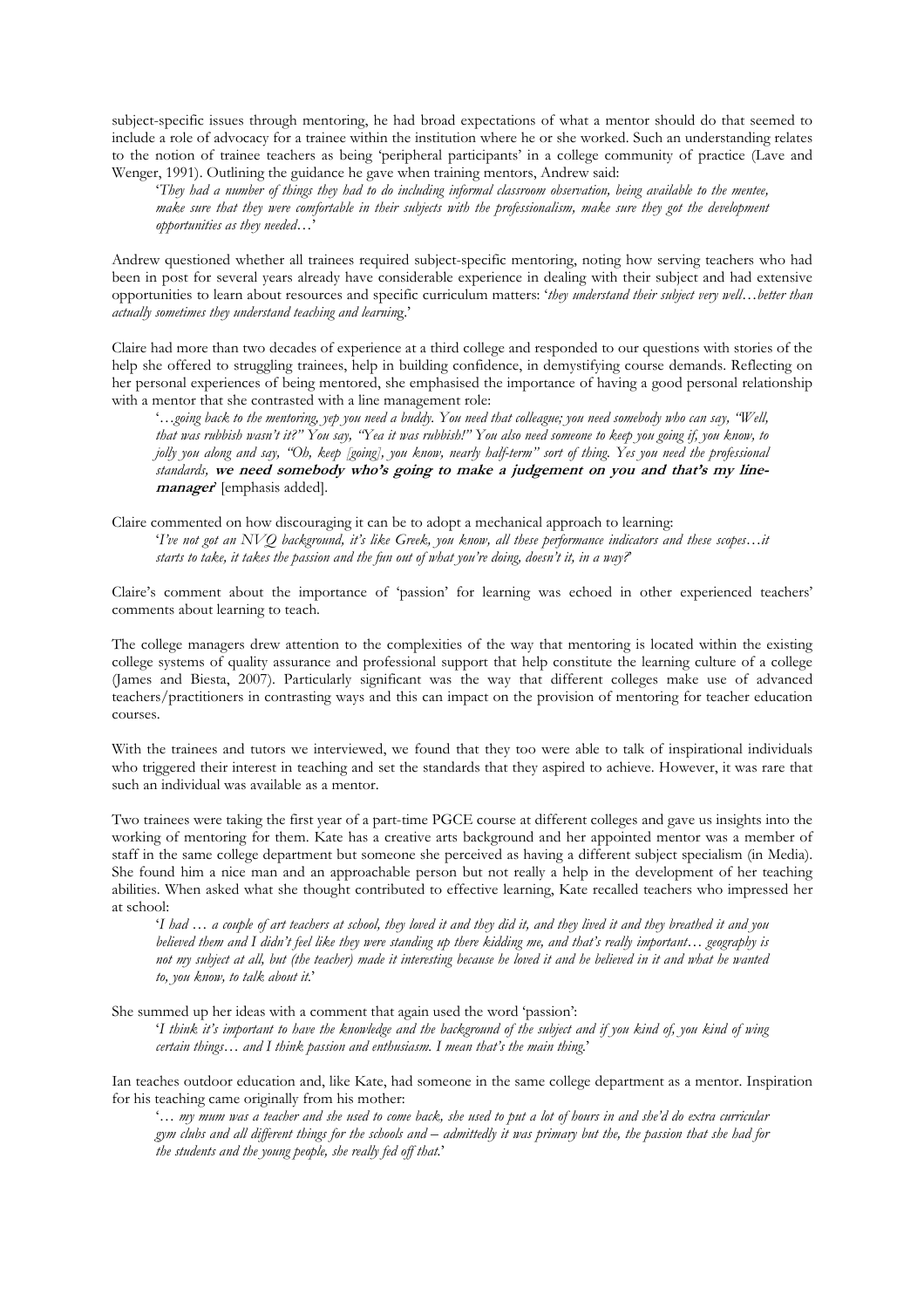Ian's mentor taught sports injuries that Ian found to be close enough to his subject area. It was significant that Ian and his mentor taught together and had the opportunity both to plan and evaluate their shared sessions:

'…he gets really, really good grades from Ofsted and I love his teaching style and I've – the personality behind it, the passion that he's got…we do lectures together and we get five, ten minutes after, five, ten minutes before.'

Another positive account of being mentored came from Graham, a trainee starting a Diploma course, a man with extensive experience of the catering industry overseas and locally who had decided he could best use his enthusiasm for teaching about food inside a college. When asked what he thought were the qualities of a good mentor he reflected on his own experience without once referring to subject expertise:

'Well, they've got to be accessible. If you've got a mentor that you can't get hold of it's a very difficult thing. So I'm guessing to be nice but to be honest and straight down the line so you know what you're expected, obviously they can't be a scary person because you wouldn't feel comfortable… I guess that the biggest thing that I'd have to say from [course tutor name] is that she's really, really passionate about teaching and I'm guessing that a mentor has to be passionate about what they do.'

Graham's view of good qualities in a mentor was inspired by his course tutor. When interviewing Graham's course tutor, Gill, it emerged that she had originally qualified in science and had many years' experience in teacher education. She recalled her experience of support from a respected line manager, the head of science:

'I had a really good manager at [my previous college]. I mean a really superb manager who managed me as a teacher in the very best possible way you could ever do. He challenged me, he set me targets, constantly monitored what I was doing, gave me huge amounts of feedback, very detailed feedback about what I was doing and how I could improve, allowed me to use him as a sounding board.'

In her view, the mentor's role in current training schemes is to present a similar challenge and to create high expectations:

'It is about challenging. It's not about being a friend. It's not about placating people and saying, "Yes you're wonderful and you know, how can I help?" It's about challenging…If I tutor people, it's my job to give them the solutions…whereas mentoring is very about quality and about being critical and being, you know, "Have you thought about, what do you mean by that?" or those sort of things. Opening doors but not pushing people through them [laughs].'

From talking to trainees and tutors, therefore, it emerged that some trainees have mentors where an excellent personal relationship had developed and the mentor made a valued contribution to a trainee's personal and professional development in their subject specific role, in their role within their own department or institution, in their professional role. Other trainees, however, had mentors who contributed only partially to such support.

#### Conclusions

Overall, our project found that colleges were in a state of transition with regard to their mentoring provision in teacher education courses and that issues of policy and practice were emerging that had been anticipated in pilot schemes (see Robinson, 2005). We found contested views about the practicability and desirability of subject-specific mentoring (Tedder and Lawy, 2009). We found substantial differences between colleges in their use of advanced teachers/practitioners and subject learning coaches within their mentoring provision (Lawy and Tedder, 2009b). What was striking in our interview transcripts was the language with which people talked about good teaching and their experiences of professional development. Trainees, tutors and managers construct stories of people who inspired them about teaching and qualities like 'enthusiasm' and 'passion' are prominent in their narratives. Formal programme structures have striven in recent decades to work with technical codifications of teacher performance and there has been limited recognition of the dynamics of personal relationships for professional development. You will search in vain for any reference to 'passion' in the voluminous statements of national standards. We concluded that all the effort and resource expended on defining standards is worthless if it is not grounded in the real-life experiences of those who work in Learning and Skills.

#### References

Association of Colleges and the Further Education National Training Organisation (2001) Mentoring Towards Excellence, Coventry: Learning and Skills Council.

Chamberlayne, P., Bornat, J., Wengraf, T. (eds) (2000) The Turn to Biographical Methods in Social Science. London: Routledge. Chown, A. (1992) 'TDLB Standards in FE', Journal of Further and Higher Education Vol. 16, No. 3, pp. 52-59. http://dx.doi.org/10.1080/0309877920160306

Chown, A., Last, J. (1993) 'Can the NCVQ Model be used for Teacher Training?', Journal of Further and Higher Education Vol. 17, No. 2, pp. 15-26. Clutterbuck, D. (2004) Everyone needs a mentor: fostering talent in your organisation. (4<sup>th</sup> ed.) London: Chartered Institute of Personnel and Development (CIPD).

Cullimore, S. (2006) 'Joined-up Training: Improving the Partnership Links Between a University PGCE (FE) Course and its Placement Colleges', Research in Post-Compulsory Education Vol. 11, No. 3, pp.303 - 317. http://dx.doi.org/10.1080/13596740600916542